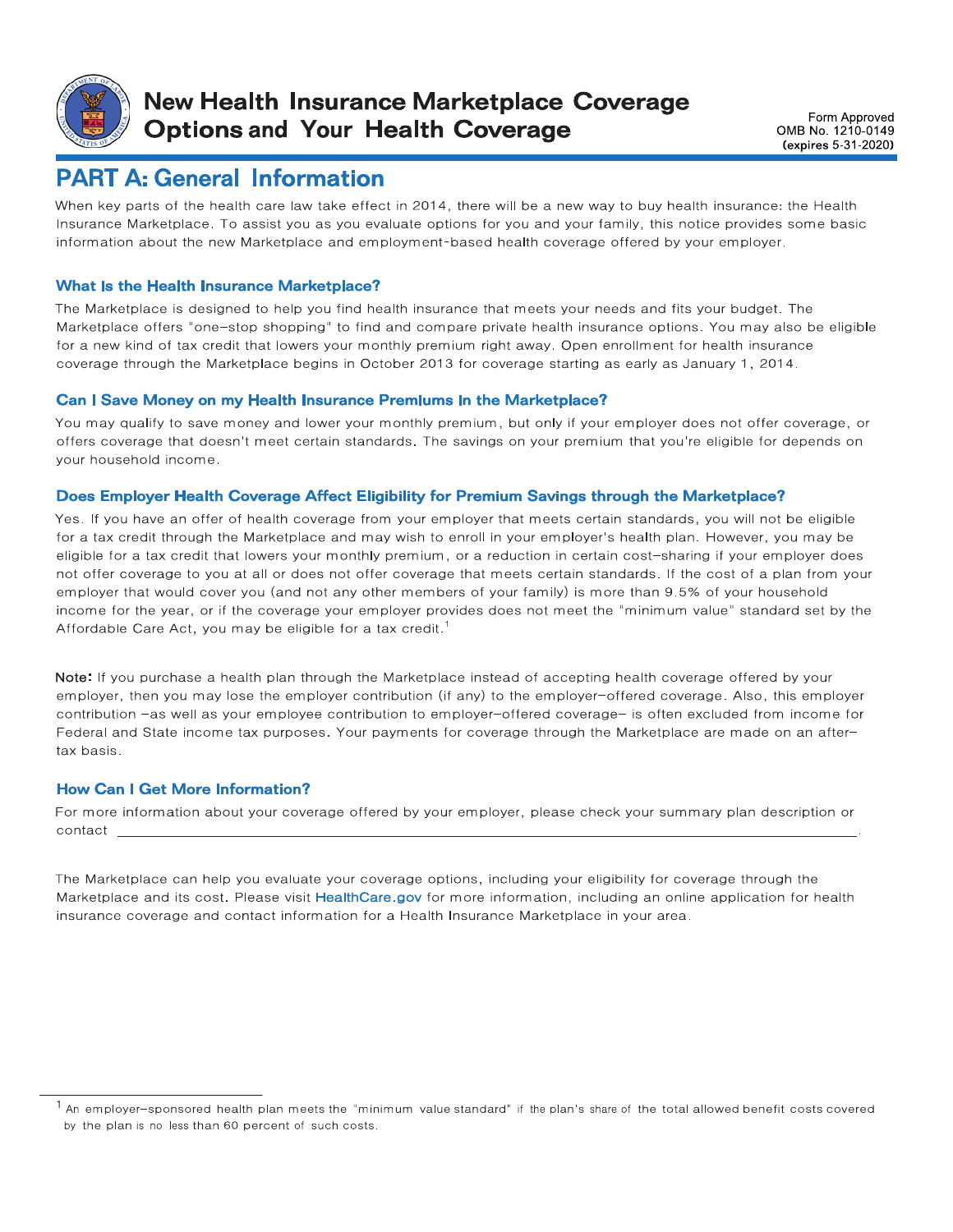# **PART B: Information About Health Coverage Offered by Your Employer**

This section contains information about any health coverage offered by your employer. If you decide to complete an application for coverage in the Marketplace, you will be asked to provide this information. This information is numbered to correspond to the Marketplace application.

| 4. Employer Identification Number (EIN)<br>42-1085919              |  |  |  |  |  |  |  |  |
|--------------------------------------------------------------------|--|--|--|--|--|--|--|--|
| 6. Employer phone number<br>563-324-2992                           |  |  |  |  |  |  |  |  |
|                                                                    |  |  |  |  |  |  |  |  |
|                                                                    |  |  |  |  |  |  |  |  |
| 10. Who can we contact about employee health coverage at this job? |  |  |  |  |  |  |  |  |
| <b>Crystal Butler</b>                                              |  |  |  |  |  |  |  |  |
|                                                                    |  |  |  |  |  |  |  |  |
|                                                                    |  |  |  |  |  |  |  |  |
|                                                                    |  |  |  |  |  |  |  |  |

Here is some basic information about health coverage offered by this employer:

•As your employer, we offer a health plan to:

□ All employees. Eligible employees are:

□ Some employees. Eligible employees are:

All eligible full-time employees averaging at least 37.50 hours per week; see plan documents for additional details

.With respect to dependents:

We do offer coverage. Eligible dependents are:

All eligible dependents until age 26 and all eligible spouses; see plan documents for additional details

- $\Box$  We do not offer coverage.
- 图 If checked, this coverage meets the minimum value standard, and the cost of this coverage to you is intended to be affordable, based on employee wages.
	- Even if your employer intends your coverage to be affordable, you may still be eligible for a premium discount through the Marketplace. The Marketplace will use your household income, along with other factors, to determine whether you may be eligible for a premium discount. If, for example, your wages vary from week to week (perhaps you are an hourly employee or you work on a commission basis), if you are newly employed mid-year, or if you have other income losses, you may still qualify for a premium discount.

If you decide to shop for coverage in the Marketplace, HealthCare.gov will guide you through the process. Here's the employer information you'll enter when you visit HealthCare.gov to find out if you can get a tax credit to lower your monthly premiums.